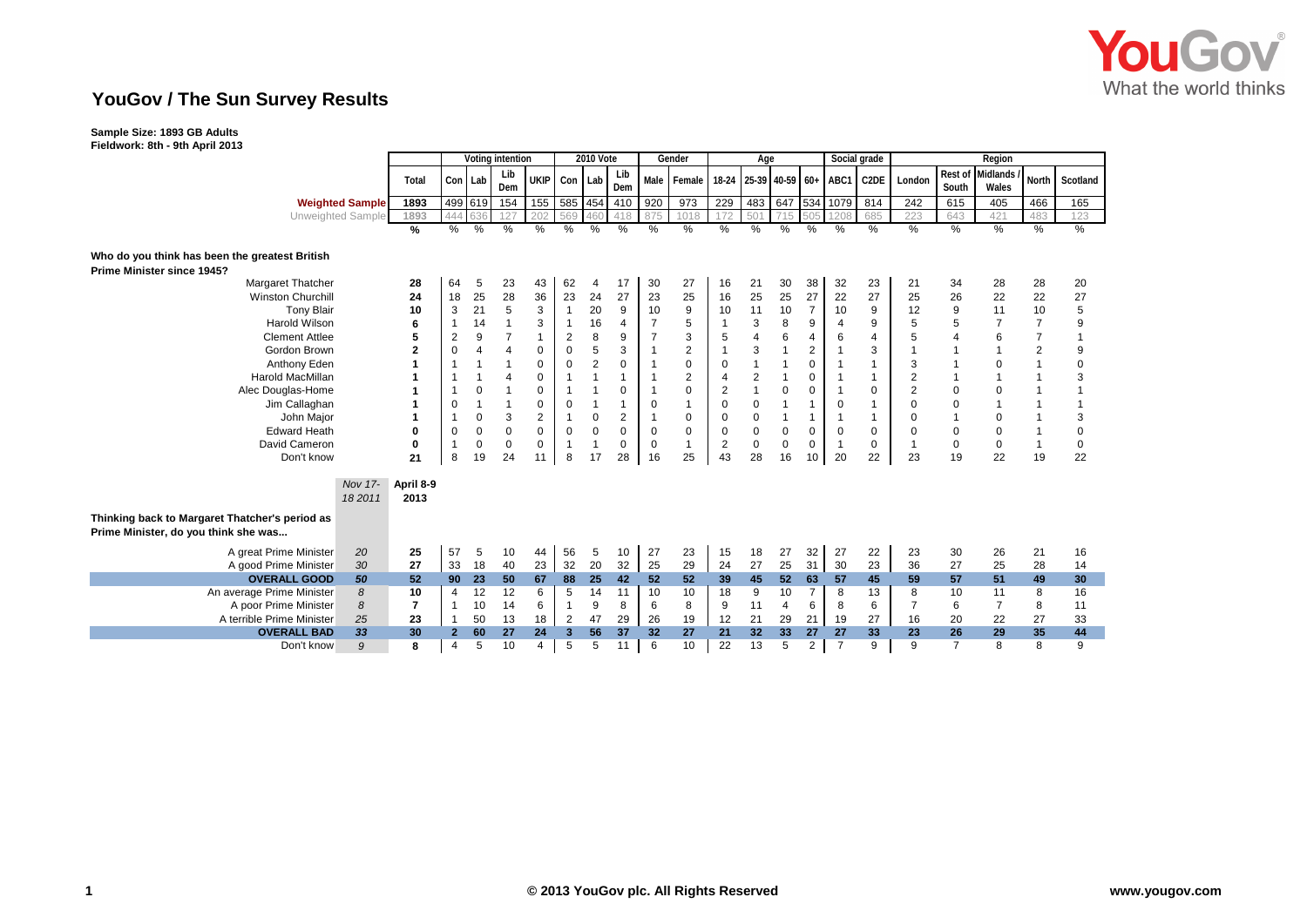

| Fieldwork: 8th - 9th April 2013                 |                                         |                  |                      |                |          |                |                        |                  |               |                |          |          |          |                |                |               |                |                |                |                |                |                |  |
|-------------------------------------------------|-----------------------------------------|------------------|----------------------|----------------|----------|----------------|------------------------|------------------|---------------|----------------|----------|----------|----------|----------------|----------------|---------------|----------------|----------------|----------------|----------------|----------------|----------------|--|
|                                                 |                                         | Voting intention |                      |                |          |                |                        | <b>2010 Vote</b> |               |                | Gender   |          | Age      |                |                |               | Social grade   |                | Region         |                |                |                |  |
|                                                 | Total                                   |                  |                      | Con Lab        | Lib      | <b>UKIP</b>    |                        | Con Lab          | Lib           | Male           | Female   | $18-24$  | 25-39    | $40-59$ 60+    |                | ABC1          | C2DE           | London         | Rest of        | Midlands       | <b>North</b>   | Scotland       |  |
|                                                 |                                         |                  |                      |                | Dem      |                |                        |                  | Dem           |                |          |          |          |                |                |               |                |                | South          | Wales          |                |                |  |
| <b>Weighted Sample</b>                          | 1893                                    |                  |                      | 499 619        | 154      | 155            |                        | 585 454          | 410           | 920            | 973      | 229      | 483      |                | 647 534        | 1079          | 814            | 242            | 615            | 405            | 466            | 165            |  |
| Unweighted Sample                               | 1893                                    |                  | 444                  |                | 127      | 202            | 569                    | 460              | 418           | 875            | 1018     | 172      | 501      | 715            | 505            | 1208          | 685            | 223            | 643            | 421            | 483            | 123            |  |
|                                                 | $\frac{9}{6}$                           |                  | %                    | %              | %        | %              | $\frac{0}{0}$          | $\%$             | $\frac{0}{0}$ | %              | $\%$     | %        | $\%$     | %              | $\frac{0}{0}$  | $\frac{0}{0}$ | $\%$           | $\%$           | %              | %              | %              | %              |  |
|                                                 | April 8-9<br>Nov 17-<br>18 2011<br>2013 |                  |                      |                |          |                |                        |                  |               |                |          |          |          |                |                |               |                |                |                |                |                |                |  |
| Overall, do you think Margaret Thatcher's       |                                         |                  |                      |                |          |                |                        |                  |               |                |          |          |          |                |                |               |                |                |                |                |                |                |  |
| period as Prime Minister was good for Britain,  |                                         |                  |                      |                |          |                |                        |                  |               |                |          |          |          |                |                |               |                |                |                |                |                |                |  |
| or bad for Britain?                             |                                         |                  |                      |                |          |                |                        |                  |               |                |          |          |          |                |                |               |                |                |                |                |                |                |  |
| Good for Britain                                | 43<br>47                                |                  | 88                   | 15             | 52       | 60             | 86                     | 18               | 33            | 47             | 46       | 40       | 42       | 43             | 57             | 53            | 38             | 53             | 49             | 48             | 42             | 34             |  |
| <b>Bad for Britain</b>                          | 38<br>36                                |                  | 3                    | 70             | 25       | 31             | $\,$ 5 $\,$            | 68               | 42            | 38             | 34       | 27       | 38       | 42             | 31             | 32            | 41             | 28             | 33             | 37             | 41             | 41             |  |
| Neither                                         | 10<br>11                                |                  | $\,6\,$              | 13             | 15       | 6              | 5                      | 11               | 17            | 11             | 12       | 15       | 11       | 11             | 10             | 10            | 14             | 13             | 10             | 10             | 11             | 20             |  |
| Don't know                                      | 9<br>6                                  |                  | 3                    | 3              | 8        | 3              | 3                      | 3                | 8             | $\overline{4}$ | 8        | 18       | 8        | 4              | $\overline{2}$ | 5             | 8              | 6              | $\overline{7}$ | 5              | 6              | $\overline{4}$ |  |
|                                                 |                                         |                  |                      |                |          |                |                        |                  |               |                |          |          |          |                |                |               |                |                |                |                |                |                |  |
| Thinking about her period as Prime Minister, do |                                         |                  |                      |                |          |                |                        |                  |               |                |          |          |          |                |                |               |                |                |                |                |                |                |  |
| you think Margaret Thatcher left Britain        |                                         |                  |                      |                |          |                |                        |                  |               |                |          |          |          |                |                |               |                |                |                |                |                |                |  |
|                                                 |                                         |                  |                      |                |          |                |                        |                  |               |                |          |          |          |                |                |               |                |                |                |                |                |                |  |
| Economically better off or worse off?           |                                         |                  |                      |                |          |                |                        |                  |               |                |          |          |          |                |                |               |                |                |                |                |                |                |  |
| Economically better off                         | 48<br>35                                |                  | 85<br>$\overline{7}$ | 21<br>64       | 46<br>22 | 60<br>31       | 83<br>$\boldsymbol{9}$ | 23<br>60         | 38<br>40      | 51<br>36       | 44<br>34 | 40<br>30 | 40<br>36 | 49<br>38       | 57<br>31       | 54<br>29      | 39<br>42       | 62<br>27       | 50<br>29       | 46<br>37       | 43<br>41       | 33<br>46       |  |
| Economically worse off<br>No difference         | 8                                       |                  | $\sqrt{2}$           | 8              | 20       | $\sqrt{5}$     | $\overline{2}$         | 8                | 9             | $\overline{7}$ | 8        | 8        | 9        | $\overline{7}$ | 6              | 8             | $\overline{7}$ | $\overline{2}$ | 9              | $\overline{7}$ | $\overline{7}$ | 13             |  |
| Don't know                                      | 10                                      |                  | 6                    | $\overline{7}$ | 12       | 3              | 6                      | 8                | 13            | 6              | 14       | 22       | 16       | 6              | 5              | 8             | 12             | 9              | 11             | 10             | 10             | 8              |  |
| More or less respected in the world?            |                                         |                  |                      |                |          |                |                        |                  |               |                |          |          |          |                |                |               |                |                |                |                |                |                |  |
| More respected in the world                     | 60                                      |                  | 92                   | 36             | 67       | 72             | 89                     | 39               | 58            | 63             | 57       | 52       | 53       | 61             | 69             | 66            | 52             | 67             | 64             | 62             | 56             | 46             |  |
| Less respected in the world                     | 18                                      |                  | $\mathsf 3$          | 37             | 6        | 13             | 3                      | 34               | 17            | 20             | 16       | 13       | 22       | 20             | 14             | 16            | 21             | 18             | 15             | 16             | 22             | 23             |  |
| No difference                                   | 12                                      |                  | $\sqrt{2}$           | 18             | 14       | 11             | $\overline{4}$         | 17               | 15            | 11             | 12       | 14       | 10       | 14             | 11             | 9             | 15             | $\overline{7}$ | 12             | 13             | 12             | 16             |  |
| Don't know                                      | 10                                      |                  | $\overline{2}$       | 9              | 13       | 5              | 4                      | 11               | 11            | 5              | 14       | 21       | 15       | 6              | 6              | 9             | 12             | 8              | 10             | 9              | 10             | 15             |  |
| A more or less equal society?                   |                                         |                  |                      |                |          |                |                        |                  |               |                |          |          |          |                |                |               |                |                |                |                |                |                |  |
| More equal society                              | 25                                      |                  | 48                   | 11             | 14       | 38             | 48                     | 10               | 13            | 22             | 28       | 26       | 22       | 24             | 29             | 27            | 23             | 26             | 29             | 23             | 24             | 17             |  |
| Less equal society                              | 49                                      |                  | 24                   | 76             | 50       | 44             | 20                     | 77               | 62            | 55             | 43       | 43       | 48       | 53             | 47             | 50            | 48             | 45             | 45             | 49             | 52             | 60             |  |
| No difference                                   | 15                                      |                  | 21                   | 8              | 23       | 12             | 23                     | $\overline{7}$   | 14            | 16             | 15       | 10       | 13       | 16             | 19             | 14            | 16             | 16             | 16             | 17             | 15             | 11             |  |
| Don't know                                      | 11                                      |                  | $\overline{7}$       | 5              | 13       | 6              | 8                      | 6                | 11            | 8              | 14       | 22       | 17       | $\overline{7}$ | 5              | 9             | 13             | 13             | 10             | 11             | 9              | 12             |  |
| A more or less free society?                    |                                         |                  |                      |                |          |                |                        |                  |               |                |          |          |          |                |                |               |                |                |                |                |                |                |  |
| More free society                               | 36                                      |                  | 68                   | 15<br>60       | 31<br>25 | 51<br>28       | 68                     | 17<br>57         | 21            | 37             | 35<br>28 | 29<br>25 | 30<br>31 | 34<br>37       | 47<br>28       | 41            | 30<br>36       | 45             | 39             | 35             | 32<br>33       | 29             |  |
| Less free society<br>No difference              | 31<br>19                                |                  | 6<br>19              | 16             | 27       | 15             | 6<br>18                | 17               | 38<br>22      | 35<br>18       | 19       | 13       | 19       | 20             | 19             | 28<br>19      | 18             | 28<br>16       | 30<br>18       | 33<br>19       | 21             | 33<br>21       |  |
| Don't know                                      | 14                                      |                  | $\overline{7}$       | 9              | 18       | 5              | $\overline{7}$         | 10               | 19            | 9              | 18       | 33       | 20       | 9              | 5              | 12            | 16             | 11             | 14             | 13             | 14             | 17             |  |
| A country with more or less opportunities for   |                                         |                  |                      |                |          |                |                        |                  |               |                |          |          |          |                |                |               |                |                |                |                |                |                |  |
| women?                                          |                                         |                  |                      |                |          |                |                        |                  |               |                |          |          |          |                |                |               |                |                |                |                |                |                |  |
| More opportunities for women                    | 51                                      |                  | 81                   | 30             | 44       | 64             | 78                     | 28               | 42            | 50             | 51       | 51       | 50       | 49             | 53             | 54            | 46             | 47             | 56             | 52             | 46             | 43             |  |
| Less opportunities for women                    | 15                                      |                  | 3                    | 32             | 11       | $\overline{7}$ | $\mathbf{3}$           | 34               | 17            | 16             | 14       | 8        | 16       | 16             | 15             | 14            | 16             | 17             | 11             | 15             | 20             | 11             |  |
| No difference                                   | 24                                      |                  | 13                   | 29             | 33       | 23             | 14                     | 30               | 27            | 23             | 24       | 14       | 19       | 28             | 26             | 23            | 25             | 24             | 22             | 22             | 24             | 32             |  |
| Don't know                                      | 11                                      |                  | 3                    | 8              | 12       | 6              | 5                      | 8                | 14            | 11             | 11       | 27       | 16       | 6              | 6              | 9             | 13             | 12             | 10             | 11             | 10             | 14             |  |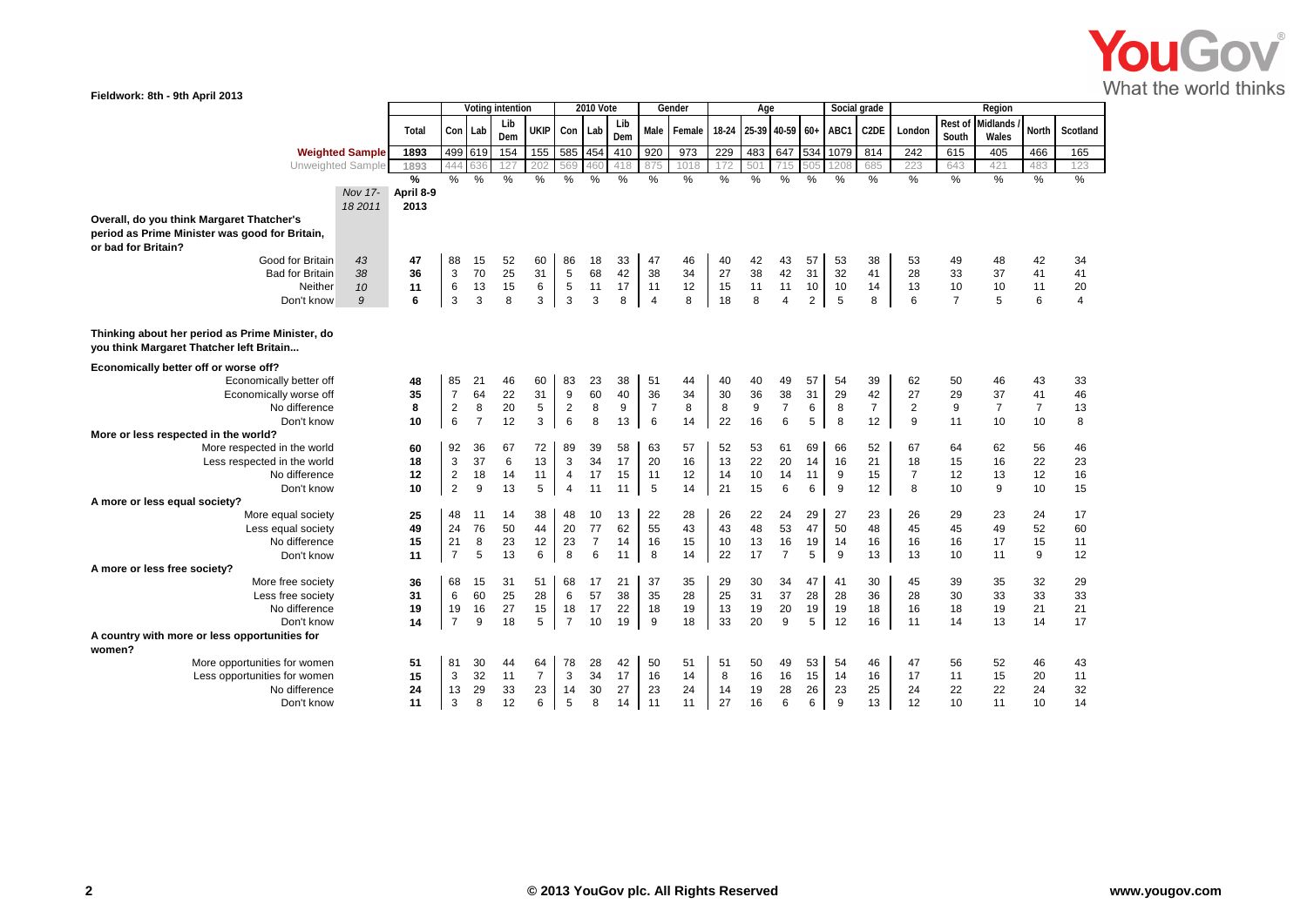

| Fieldwork: 8th - 9th April 2013<br>Social grade                                                                                     |               |                  |                |                |                     |                |                  |                |                |              |                |                  |                |                |                |                   |                         |                  |                          |               |                |
|-------------------------------------------------------------------------------------------------------------------------------------|---------------|------------------|----------------|----------------|---------------------|----------------|------------------|----------------|----------------|--------------|----------------|------------------|----------------|----------------|----------------|-------------------|-------------------------|------------------|--------------------------|---------------|----------------|
|                                                                                                                                     |               | Voting intention |                |                | 2010 Vote           |                |                  |                | Gender         | Age          |                |                  |                |                |                | Region            |                         |                  |                          |               |                |
|                                                                                                                                     | Total         |                  | Con Lab        | Lib<br>Dem     | UKIP Con Lab        |                |                  | Lib<br>Dem     |                | Male Female  | 18-24          | 25-39 40-59 60+  |                |                | ABC1           | C <sub>2</sub> DE | London                  | Rest of<br>South | <b>Midlands</b><br>Wales | North         | Scotland       |
| <b>Weighted Sample</b>                                                                                                              | 1893          |                  | 499 619        | 154            | 155                 | 585 454        |                  | 410            | 920            | 973          | 229            | 483              | 647 534        |                | 1079           | 814               | 242                     | 615              | 405                      | 466           | 165            |
| Unweighted Sample                                                                                                                   | 1893          | 444              |                | 127            | 202                 | 569            | 460              | 418            | 875            | 1018         |                | 501              | 715            | 505            | 1208           | 685               | 223                     | 643              | 421                      | 483           | 123            |
|                                                                                                                                     | $\frac{9}{6}$ | %                | %              | $\frac{9}{6}$  | %                   | %              | %                | %              | %              | %            | %              | %                | $\frac{0}{6}$  | %              | $\frac{0}{6}$  | $\%$              | %                       | $\frac{9}{6}$    | $\frac{0}{6}$            | $\frac{0}{6}$ | $\frac{0}{6}$  |
| Thinking about Margaret Thatcher which of the                                                                                       |               |                  |                |                |                     |                |                  |                |                |              |                |                  |                |                |                |                   |                         |                  |                          |               |                |
| following qualities do you think she had?                                                                                           |               |                  |                |                |                     |                |                  |                |                |              |                |                  |                |                |                |                   |                         |                  |                          |               |                |
| Please tick all that apply.                                                                                                         |               |                  |                |                |                     |                |                  |                |                |              |                |                  |                |                |                |                   |                         |                  |                          |               |                |
| Stuck to what she believed in                                                                                                       | 72            | 88               | 62             | 71             | 83                  | 88             | 63               | 74             | 70             | 74           | 56             | 65               | 72             | 84             | 74             | 69                | 72                      | 76               | 72                       | 68            | 67             |
| Strong                                                                                                                              | 66            | 88               | 51             | 73             | 76                  | 88             | 50               | 66             | 61             | 72           | 54             | 63               | 66             | 76             | 71             | 61                | 69                      | 71               | 63                       | 64            | 63             |
| Decisive                                                                                                                            | 59            | 82               | 44             | 68             | 78                  | 83             | 40               | 64             | 58             | 60           | 47             | 55               | 59             | 69             | 66             | 51                | 64                      | 62               | 59                       | 55            | 55             |
| Good in a crisis                                                                                                                    | 42            | 71               | 19             | 40             | 64                  | 74             | 20               | 33             | 43             | 41           | 25             | 36               | 45             | 52             | 44             | 39                | 42                      | 48               | 40                       | 39            | 30             |
| A natural leader                                                                                                                    | 41            | 70               | 22             | 40             | 51                  | 69             | 19               | 35             | 42             | 41           | 32             | 40               | 42             | 45             | 45             | 37                | 40                      | 45               | 41                       | 41            | 33             |
| Honest                                                                                                                              | 24            | 47               | $\overline{7}$ | 13             | 40                  | 48             | $\boldsymbol{9}$ | 15             | 25             | 24           | 22             | $20\,$           | 22             | 33             | 27             | 21                | 24                      | 28               | 25                       | 21            | 21             |
| Charismatic                                                                                                                         | 20            | 37               | 11             | 17             | 19                  | 34             | 9                | 18             | 23             | 18           | 21             | 21               | 21             | 19             | 23             | 17                | 23                      | 22               | 22                       | 18            | 12             |
| In touch with the concerns of ordinary people                                                                                       | 11            | 25               | 3              | 6              | 18                  | 26             | $\mathsf 3$      | $\sqrt{5}$     | 12             | 11           | 12             | 11               | 9              | 15             | 12             | 11                | 11                      | 12               | 14                       | 10            | $\overline{7}$ |
| None of these                                                                                                                       | 9             | $\mathbf 0$      | 19             | $\mathbf{1}$   | 8                   | $\overline{0}$ | 19               | $\overline{7}$ | 12             | 6            | 6              | 5                | 12             | 9              | $\overline{7}$ | 10                | $\overline{4}$          | 8                | 8                        | 10            | 12             |
| Don't know                                                                                                                          | 6             | $\overline{2}$   | 5              | $\overline{4}$ | $\overline{2}$      | $\overline{2}$ | 5                | $\overline{7}$ | 6              | 6            | 19             | 10               | 3              | 1              | 3              | 10                | 6                       | $\overline{4}$   | 6                        | 8             | 8              |
| And looking back, which two or three of the<br>following do you think were Margaret<br>Thatcher's worst failings as Prime Minister? |               |                  |                |                |                     |                |                  |                |                |              |                |                  |                |                |                |                   |                         |                  |                          |               |                |
| Introducing the poll tax                                                                                                            | 44            | 47               | 45             | 56             | 44                  | 49             | 46               | 48             | 47             | 41           | 25             | 42               | 49             | 48             | 43             | 45                | 37                      | 44               | 43                       | 44            | 55             |
| Overseeing the decline of mining and<br>manufacturing                                                                               | 37            | 24               | 53             | 26             | 43                  | 26             | 54               | 41             | 36             | 37           | 31             | 37               | 41             | 35             | 37             | 37                | 31                      | 37               | 37                       | 40            | 37             |
| Privatising utilities like British Telecom and British<br>Gas                                                                       | 31            | 20               | 38             | 29             | 38                  | 26             | 38               | 33             | 29             | 33           | 17             | 27               | 35             | 36             | 29             | 34                | 24                      | 32               | 35                       | 30            | 31             |
| Overseeing an increase in unemployment                                                                                              | 24            | 20               | 31             | 22             | 25                  | 17             | 31               | 25             | 25             | 23           | 33             | 24               | 22             | 22             | 25             | 22                | 27                      | 22               | 25                       | 24            | 21             |
| Selling off council housing through the right to buy                                                                                | 22            | 20               | 26             | 17             | 16                  | 18             | 23               | 24             | 21             | 23           | 13             | 20               | 26             | 24             | 21             | 24                | 25                      | 25               | 22                       | 18            | 22             |
| Making British culture more selfish and<br>individualistic                                                                          | 22            | 14               | 28             | 32             | 21                  | 15             | 27               | 33             | 24             | 21           | 22             | 16               | 25             | 25             | 22             | 23                | 27                      | 22               | 19                       | 22            | 27             |
| Deregulating banking and the City of London                                                                                         | 21            | 19               | 21             | 26             | 27                  | 21             | 21               | 21             | 20             | 21           | 13             | 14               | 21             | 29             | 22             | 20                | 23                      | 19               | 22                       | 19            | 24             |
| The pound entering the ERM                                                                                                          | 13            | 24               | 3              | 12             | 30                  | 29             | 3                | $\overline{7}$ | 16             | 11           | 6              | 8                | 13             | 21             | 14             | 12                | 15                      | 16               | 12                       | 11            | 9              |
| Introducing section 28                                                                                                              | 6             | 8                | 5              | 16             | $\overline{c}$      | $\overline{7}$ | $\overline{4}$   | 12             | 8              | 5            | 8              | $\boldsymbol{9}$ | $\sqrt{5}$     | $\overline{4}$ | 9              | 3                 | 12                      | $\sqrt{5}$       | 8                        | 5             | 3              |
| Something else                                                                                                                      | 1             | $\mathbf{1}$     | $\mathbf{1}$   | 3              | $\mathsf{O}\xspace$ | $\overline{1}$ | $\overline{1}$   | $\overline{1}$ | $\overline{1}$ | $\mathbf{1}$ | $\mathbf{1}$   | $\sqrt{2}$       | $\mathbf{1}$   | $\mathbf 0$    | $\mathbf{1}$   | $\mathbf{1}$      | $\overline{1}$          | $\overline{1}$   | $\mathbf{1}$             | $\pmb{0}$     | $\overline{2}$ |
| None of these                                                                                                                       | 3             | 6                | $\overline{1}$ | $\mathbf 2$    | 3                   | 5              | $\overline{1}$   | $\mathbf{1}$   | $\overline{4}$ | 3            | $\overline{7}$ | $\overline{2}$   | 3              | $\overline{2}$ | $\sqrt{3}$     | 4                 | $\overline{\mathbf{c}}$ | $\sqrt{4}$       | $\overline{c}$           | $\sqrt{4}$    | $\overline{4}$ |
| Don't know                                                                                                                          | g             | 6                | 6              | $\overline{7}$ | $\overline{2}$      | 6              | 6                | 8              | $\overline{7}$ | 11           | 21             | 16               | $\overline{4}$ | 4              | 8              | 11                | $\overline{7}$          | 8                | 10                       | 12            | 6              |